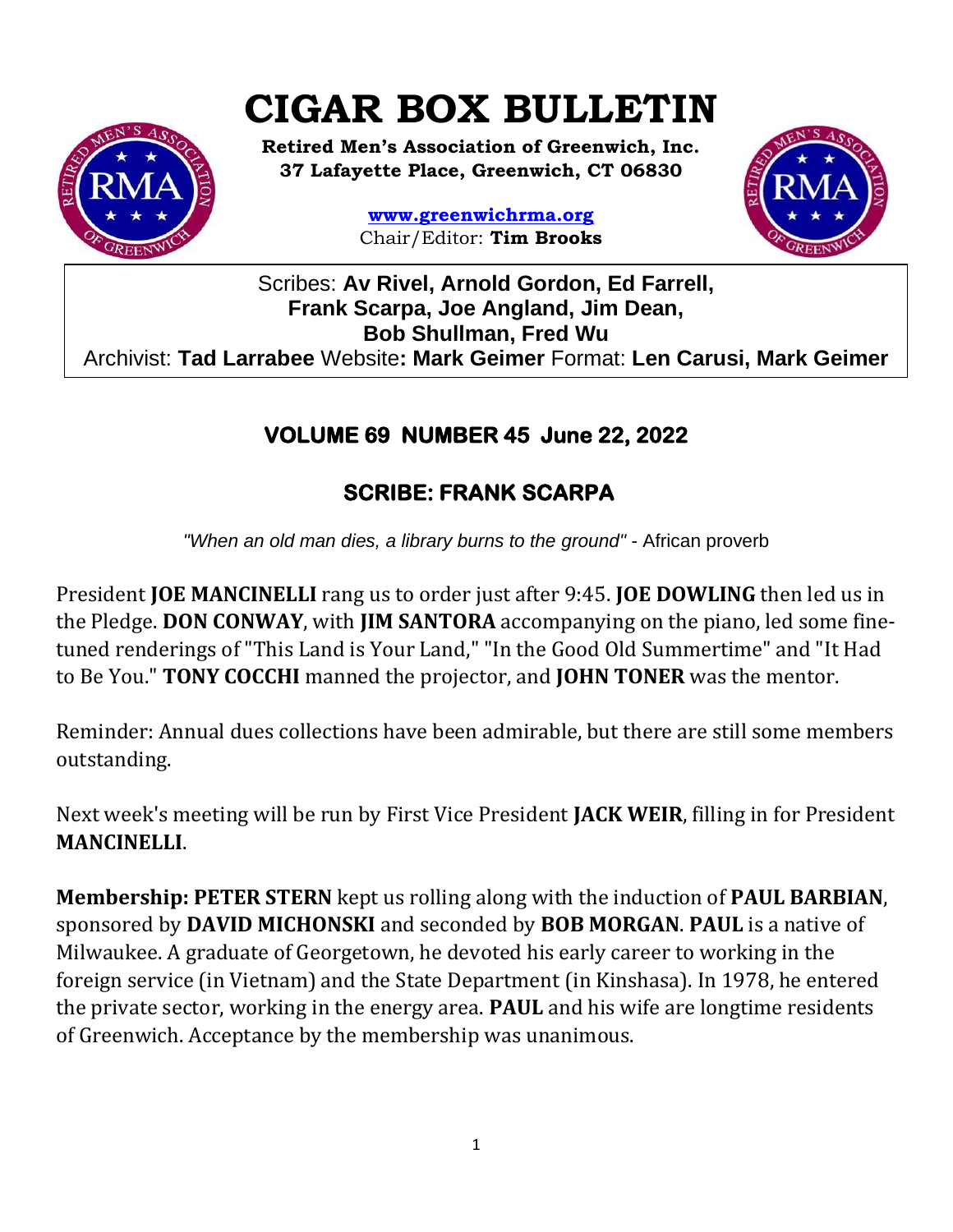

 Paul Barbian flanked by sponsors Morgan and Michonski (Photo by Andy Holmes)

Birthdays: This week's birthday boys are **TONY COCCHI** (81), **HERNANDO MADERO** (83), **MIKE AMOROSO** (85) and **BILL McKIEGAN** (81). The Birthday Song was heartily intoned by the membership.

Attendees: 75 members attended in person, plus 11 attending by Zoom. **PAUL CAMPION** was on Zoom, recovering from hip surgery. **RICK HOLZ** and **FRANK SCARPA** checked in from Florida. **WAYNE de VRIES** and **BRUNO SCHRAGE** made their first in-person appearances in a while. **JIM BUTLER** has returned from Sea Island, Georgia.

**RANDY MOTLAND** memorialized our late colleague **DAVID KANE**. **DAVID** was a member from 2018 to 2021, when ill health forced him to absent himself. A former Coast Guard officer, **DAVID** moved to Greenwich in 1957. He served as superintendent of secondary education until his retirement in 1987. He passed away five days before his 89<sup>th</sup> birthday. **DAVID** was predeceased by his wife Claire, and he leaves behind four children and 11 grandchildren. His full obituary may be accessed in the June 8 issue of *Greenwich Time*. A celebration of **DAVID's** life will be held at St. Michael's Church on July 6 at 10:30 am.

Recording Secretary **ARNOLD GORDON** noted that there will be a free concert by the Bob Button Band at Binney Park next Wednesday, June 29, at 7 pm with a rain date the next day. One of our own members, **LOU RUPNIK**, will be playing sax. The 14-piece ensemble has entertained audiences in the New York metro area with big band music for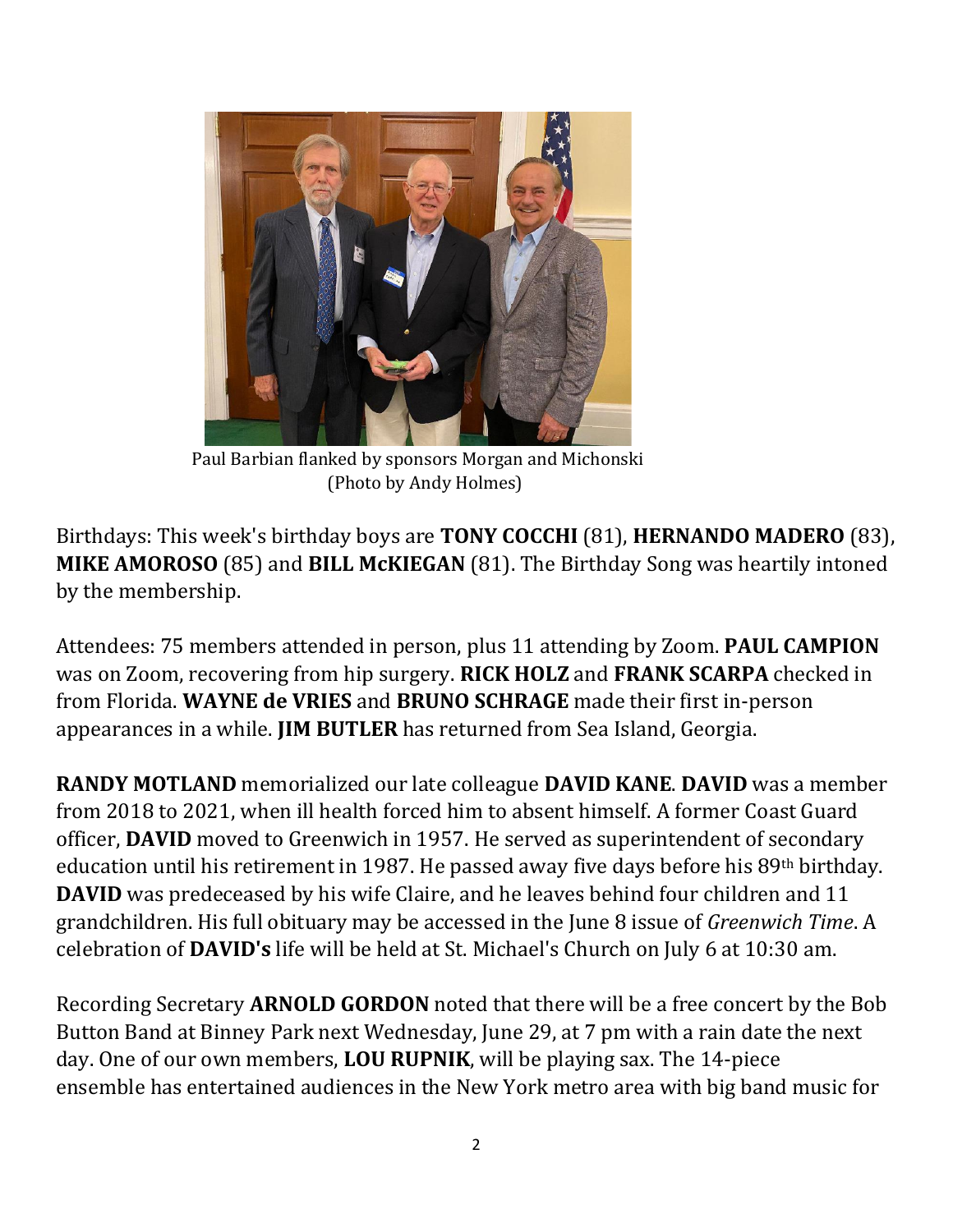35 years. With two vocalists, they will play tunes from the American songbook. BYO seating, food and drink. No pets, no grills.

**ARNOLD** has an HP Office Jet Model 4580 printer, which is a perfectly serviceable copy machine, free to anyone interested. [\(ajgordo@verizon.net;](mailto:ajgordo@verizon.net) 203-340-9336).

**ARNOLD** then provided us with some "rules for young doctors" from a book *Doctors Malpractice Makes Perfect*—perhaps not a great gift idea for a recent medical grad! He also provided us with a Japanese electronics company's close call with a misbegotten Woody Woodpecker ad campaign. **ARNOLD** also provided some new calendars and some copies of a now out of print magazine *Mental Floss*, and some "Far Side" cartoons for the bulletin board.

**ARNOLD** then introduced jokester **JERRY SCHWENDEMAN**, who introduced us to a new meaning for the term "animal husbandry" as he spun a tale of veterinary ineptitude in a would-be pig farmer. A bit of an improvement was the story of a Scotsman's introduction to American baseball.

**ARTHUR STAMPLEMAN** announced that the Pepsico Sculpture Garden tour will still take place tomorrow (10:15) despite the iffy weather forecast.

**DON CONWAY** reminded us of the brewery tour of the Yonkers Brewery on July 14 at 11:30 am.

[CLICK HERE FOR INFORMATION ABOUT BREWERY TOUR](https://mcusercontent.com/053716f9c54f7992fd5ff0675/files/41f83ddd-2d0e-65c6-22a9-70a8a0747551/July_Special_Event.pdf)

**Visiting: MICHAEL AMBROSINO** noted that **PAUL CAMPION** is recovering from hip surgery at Stamford Hospital and would welcome e-mails.

Last week's ROMEO luncheon went off on schedule on Thursday, June 16th. The weather was not as nice as we would have liked but not as bad as feared. It was cloudy, dry and a nice breeze. Nine RMAers showed up, **MICHAEL AMBROSINO, DON CONWAY, JOHN CRAINE, TONY COCCHI, PAUL CAMPION, BILL FEATHERSTON, PETER STERN, LEE LUNDY** and **DON ROTZIEN**. An enjoyable lunch and scintillating conversation was had by all.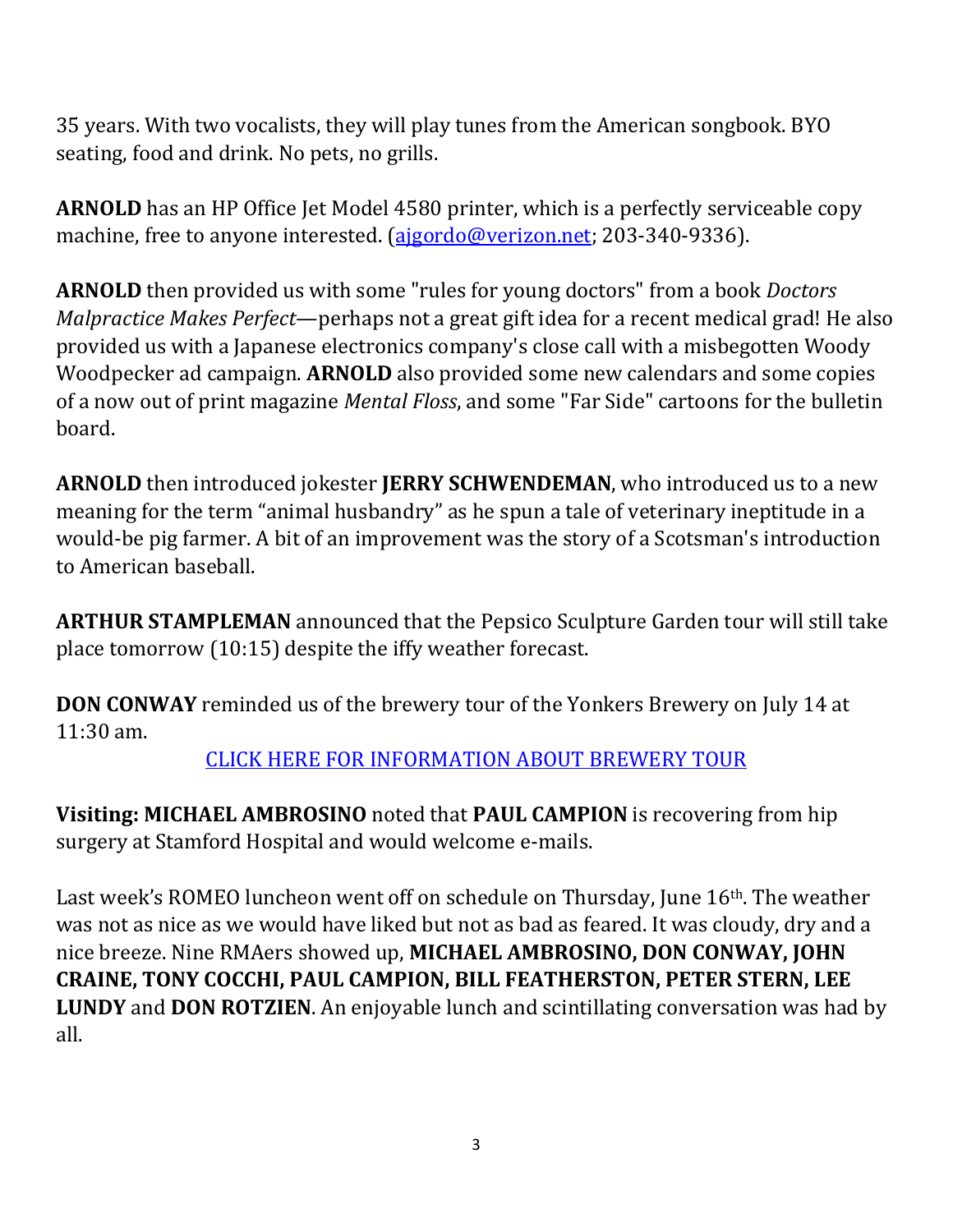

#### **UPCOMING SPEAKERS**

**RUSS HARDEN** previewed today's speaker, Frank McGinnis, who will speak about "Resistance Training." We will learn about the concept of avoiding "sarcopenia" and maintaining and even re-acquiring a level of fitness that will help us to avoid frailty and maintain mobility. **HOLLISTER STURGES** then previewed next week's speaker, Stephen Heintz, President and CEO of the Rockefeller Brothers Fund. He will speak on "The Practice of Democratic Citizenship: Update and Prescriptions for the Future." The talk will present six strategies to achieve equality of voice and representation. This should be a very timely topic. (A side note from **HOLLISTER**: Members who might like to join speakers for lunch are welcome to put in their requests with the Program Committee. Tomorrow our speaker of two weeks ago, Ted Aldrich, will be joining interested members at Versailles at 4:15.)

#### **FUN and GAMES**

**Tai Chi: WILL MORRISON** welcomes us to the "joint oil factory" on Mondays at 9:30 in Old Greenwich. Contact Will for details, [wdmorrison@gmail.com.](mailto:wdmorrison@gmail.com)

**Pickle Ball** and **Walkers & Talkers**: Rained out.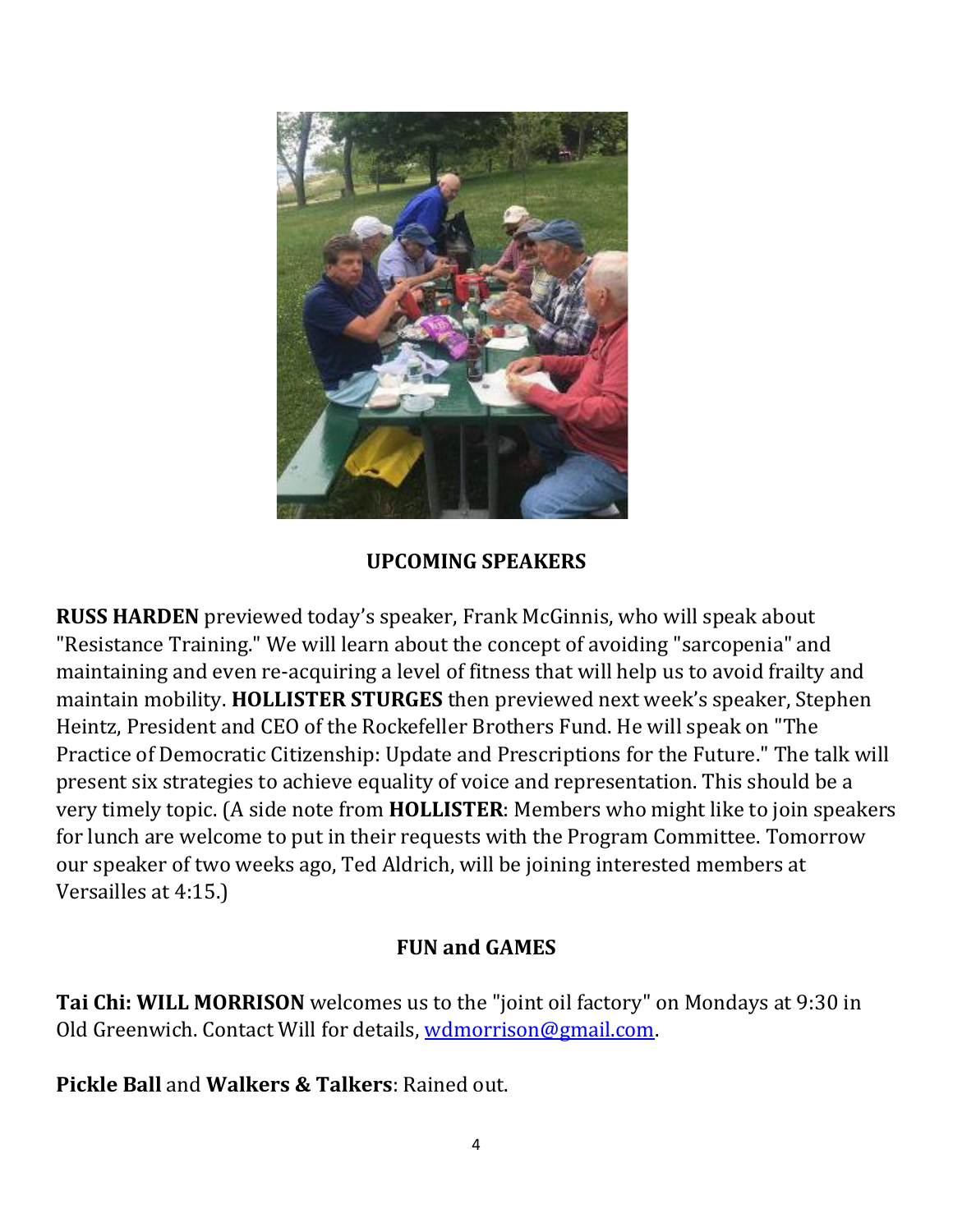Library.) **Hearts: TOM HEALY** reported four players at one table. Of three games played, **GRANT PERKINS, BOB SHULLMAN** and **TOM HEALY** won one each. Of two moon shots, both were attained by **TOM HEALY**.

**MAZUREK**. Second was **ED MASTOLONI** at 2950. **TONY COCCHI** and **RON FRIEDMAN** tied for third at 2180. (Players welcome on Wednesday afternoons at the Greenwich

**Bridge: RON MURRAY** reported eight players. The top score was 3170, by **ANDRE** 

**Golf: JIM SANTORA** reported on a virtual festival of golf excellence. 19 men played 18 holes and another six played nine. Of special note is **MICHAEL AMBROSINO's** hole in one on #15. (The last one recorded by the RMA may have been in 2014--by **JIM SANTORA**.) Closest to the pin on #5 was **PETER TUNLEY. DAVID WEISBROD** was closest to the pin on #7, and he also had the longest drive on #8. Fifteen players broke 100, three of them breaking 90 (**TONY COCCHI**, 89, **TONY FITZPATRICK**, 85, and **PETER TUNLEY**, 84.) Next week will be an 8 am start. (The schedule goes in at 8 am Friday, so any cancellations must be made with the Griff by that time.)

**Tennis: JOHN KNIGHT** reported on six players. Courts at the Bruce are reserved from 10 to noon on Fridays. **JOHN** then introduced **JOE DOWLING**, who

 *"Hole-in-One" Ambrosino*

described the relatively new game of "Pop Tennis," played with a depressurized ball and an underhand serve. He will try to drum up some interest in this new wrinkle.

#### **TODAY'S SPEAKER**

**RUSS HARDEN** introduced Frank McGinnis, a nationally certified fitness trainer, who spoke on "Resistance Training and the Critical Role of Muscle in Healthy Aging." McGinnis is currently working with the YMCAs of Greenwich and New Canaan, mainly with adults between 60 and 90 years of age. With an MBA from Yale and an undergraduate

5

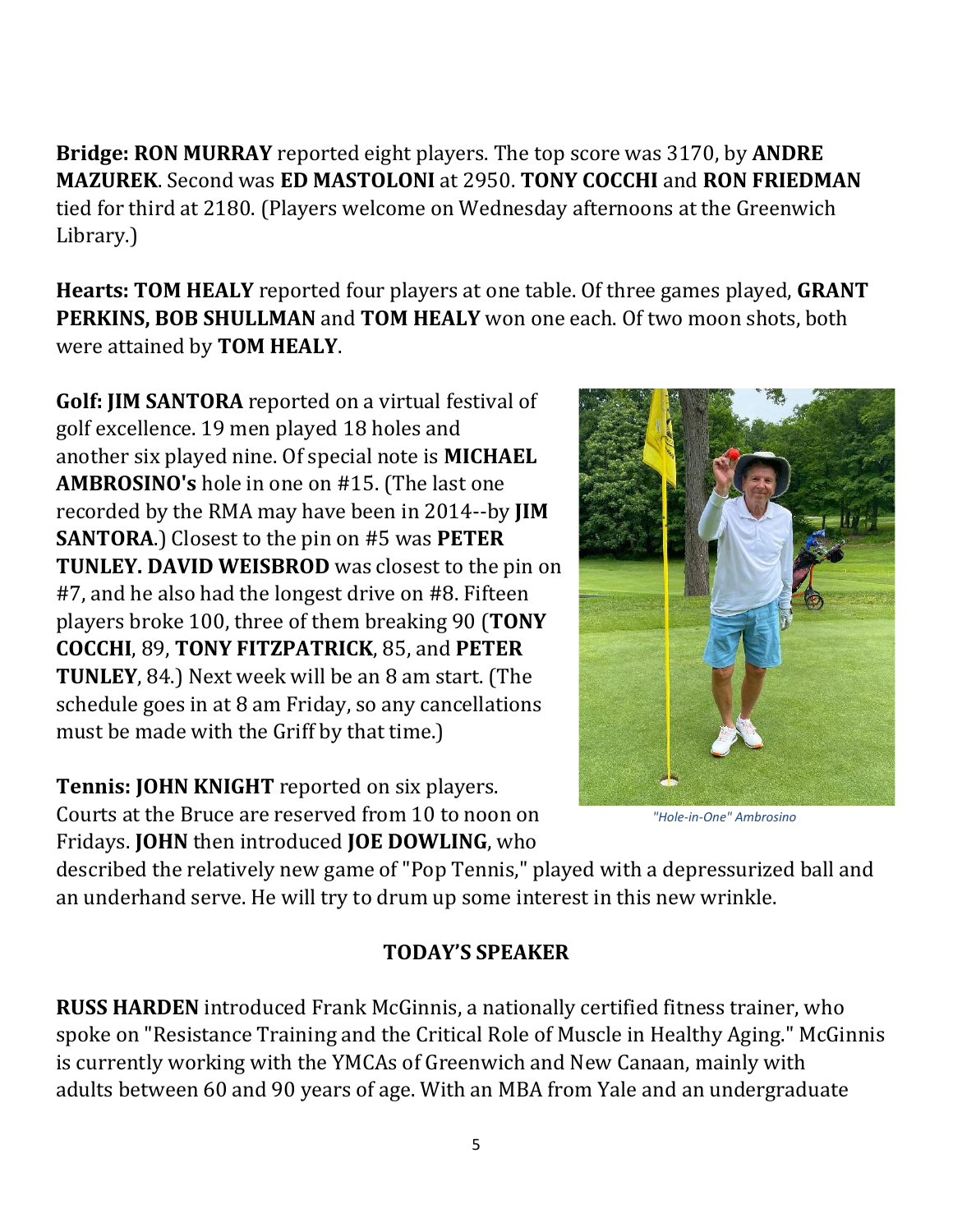degree from Duke, Frank turned to fitness training later in life. He recounted to us his childhood experiences with his father, playing golf and his early use of weight training to improve his distance. Over time, the speaker came to realize that we can avoid many symptoms associated with old age by maintaining muscle mass. He noted that the onset of muscle mass loss can occur as early as our mid-30s.

In a comprehensive and articulate lecture, Mr. McGinnis drew upon human anthropology to point out that movement became the key to survival both for foraging homo sapiens, but also for the hunter-gatherer. Without intervention, muscle mass may decline as much as 10% per year past age 35, and aerobic capacity may fall 5% per decade. He then made a strong and science-based case for "age reversal" by maintenance of muscle mass with resistance training. Reversal of sarcopenia (loss of muscle mass) and reducing the risk of falls are but some of the benefits to be accrued. The highest occupancy of trauma centers is claimed by elderly patients suffering ground-level falls. Lower muscle mass in these patients correlates closely with complications.

In describing his goal of "bending the aging curve" Mr. McGinnis explained that muscle is an "exocrine organ," responsible for the production of "myokines" (peptides) which have a systemic effect on well-being. He explained myokines' ability to decrease fat and inflammation, increase bone density, support neovascularization, increase insulin sensitivity and improve cognitive activity.

He then outlined his own program, based upon principles of "overload," intensity (usually 8--12 reps), form, volume, adequate recovery time (3-7 days between workouts) and progressive increases. He documented the benefits of his program with actual case histories. His clients have shown objective improvement in mobility, confidence and independence, in concordance with measurable increase in muscle mass.

A lively Q and A followed, addressing such issues as anabolic steroids, testosterone, gender differences, the keto diet and COVID risks. From this physician Scribe's perspective, Mr. McGinnis' lecture was based upon sound scientific principles and was perfectly suited for the RMA audience.

[CLICK HERE TO SEE McGINNIS](https://vimeo.com/user9053619/videos)' PRESENTATION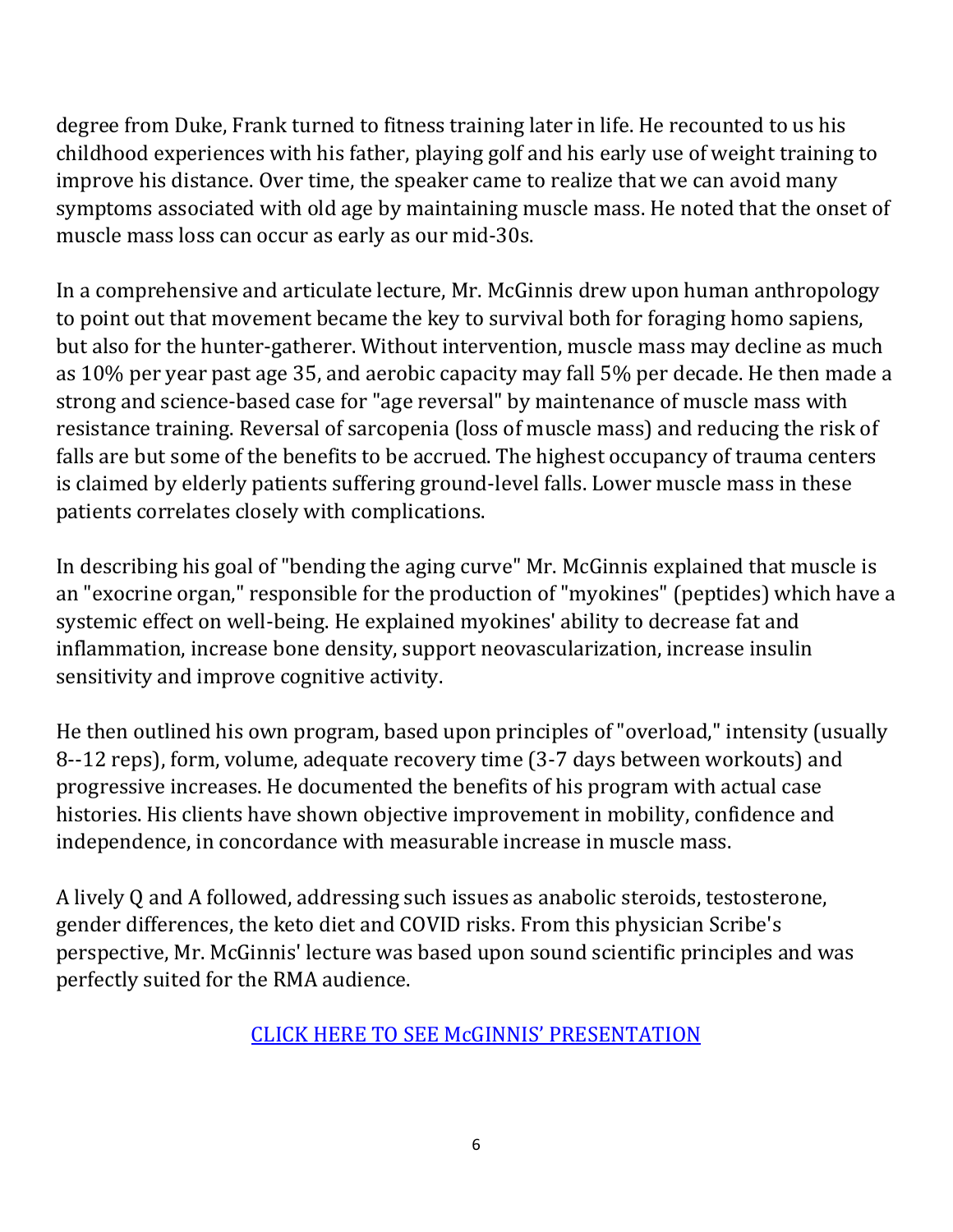### **IMPORTANT REMINDERS**

**TO CBB CONTRIBUTORS:** Scribe for the next meeting, on June 29, will be **→FRED WU←**. Please send a copy of any remarks you want included in the CBB to [fywu.wu@gmail.com.](mailto:fywu.wu@gmail.com)

**ALL MEMBERS**: Do not forget to report all your inside and outside volunteer hours to **JOHN FEBLES** at [Jfebles13@gmail.com.](mailto:Jfebles13@gmail.com)

**ALL MEMBERS** are reminded that in addition to streaming on the Internet, RMA speakers are normally shown on the local public access TV channels, Verizon FIOS channel 24 and Optimum (Cablevision) channel 79.



**ALL MEMBERS**: Volunteers are needed to assist with audio, video and Zoom at our meetings. Please see **HORST TEBBE** if you can assist in this critical need.

## **Retired Men's Association of Greenwich, Inc. · 37 Lafayette Place · Greenwich, CT 06830 Visit our website at [https://greenwichrma.org](https://greenwichrma.org/)**

| <b>Weekly Repetitive Activities*</b> |                    |                                                        |                                                                                 |  |
|--------------------------------------|--------------------|--------------------------------------------------------|---------------------------------------------------------------------------------|--|
|                                      |                    |                                                        |                                                                                 |  |
| Day                                  | <b>Time</b>        | <b>Activity</b>                                        | <b>Contact</b>                                                                  |  |
| Mondays                              | $8:45$ am          | QiGong and Tai Chi<br>Workout                          | Will Morrison - wdmorrison@gmail.com                                            |  |
| Mondays                              | $10:00$ am         | Pickleball at Christiano Park                          | Pat MacCarthy - pmaccarthy 415@gmail.com<br>Mark Geimer - mark.geimer@gmail.com |  |
| Tuesdays                             | Various tee times  | RMA Golf, the Griff Golf<br>Course, Greenwich          | Mike Ryan - ryantomac@netscape.net                                              |  |
| Tuesdays                             | 10:00 to 11:00 am  | Platform (paddle) tennis at<br>Loughlin Field, Cos Cob | John Dean - Jhdeanco@gmail.com                                                  |  |
| Wednesdays                           | $9:45$ to 10:30 am | <b>RMA Weekly Meeting</b>                              | Horst Tebbe - onehorst@optimum.net or Len<br>Carusi at lencarusi@gmail.com      |  |

## **RMA 2022 CALENDAR**